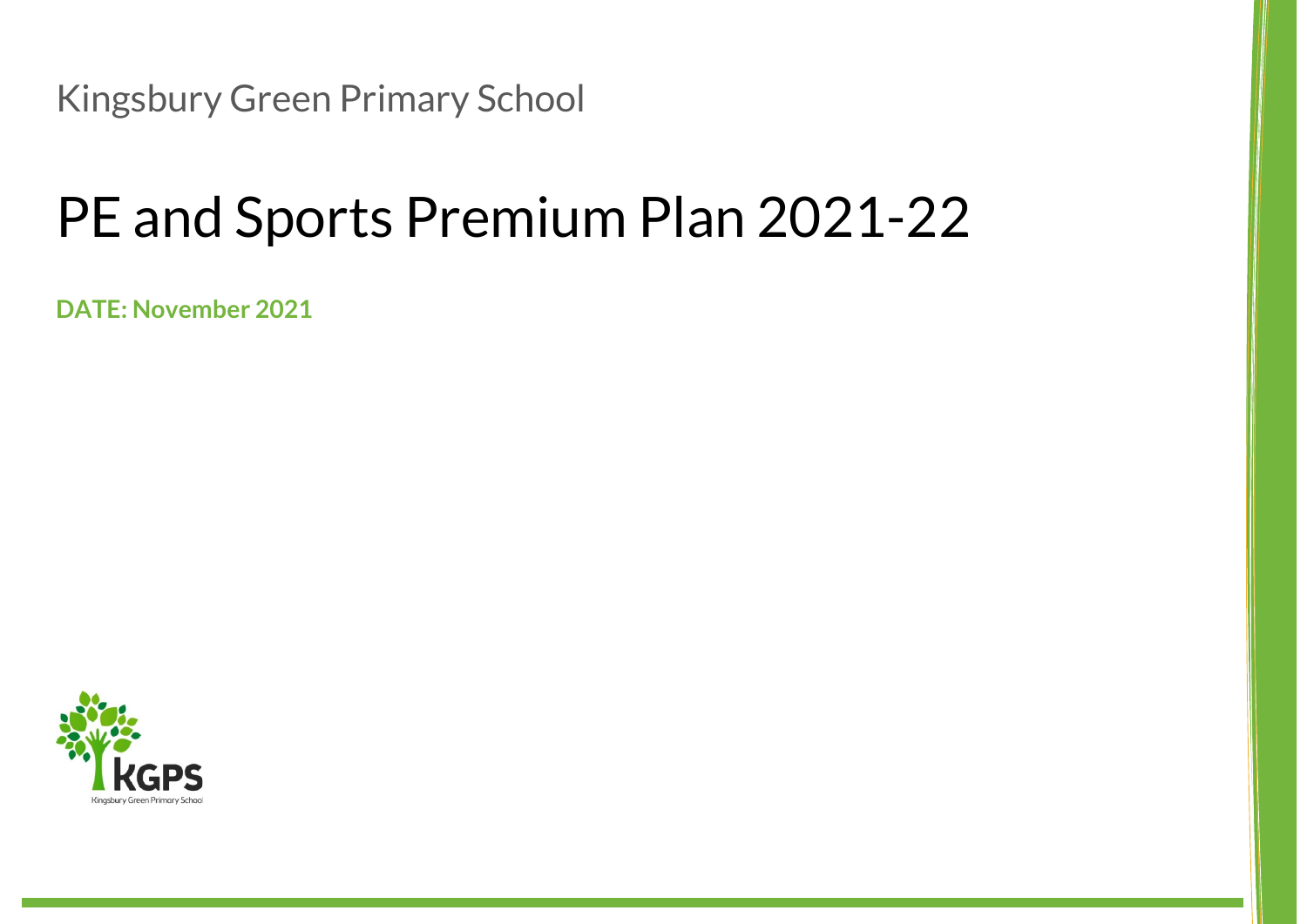## **VISION for the PE Premium: ALL pupils leaving primary school physically literate and with the knowledge, skills and motivation necessary to equip them for a healthy, active lifestyle and lifelong participation in physical activity and sport.**

The funding has been provided to ensure impact against the following objective:

▪ To achieve self-sustaining improvement in the quality of PE and sport in primary schools. It is important to emphasise that the focus of spending must lead to long lasting impact against the vision (above) that will live on well beyond the Primary PE and Sport Premium funding.

We expect to see an improvement against the following 5 key indicators:

- 1. The engagement of all pupils in regular physical activity kick-starting healthy active lifestyles
- 2. The profile of PE and sport being raised across the school as a tool for whole school improvement
- 3. Increased confidence, knowledge and skills of all staff in teaching PE and sport
- 4. Broader experience of a range of sports and activities offered to all pupils
- 5. Increased participation in competitive sport

This report is set out in the following sections:

- SECTION 1A Amount of money received 2021-22
- SECTION 1B Swimming and Water Safety 2021-22
- SECTION 1C Action Plan and Budget Tracking 2021-22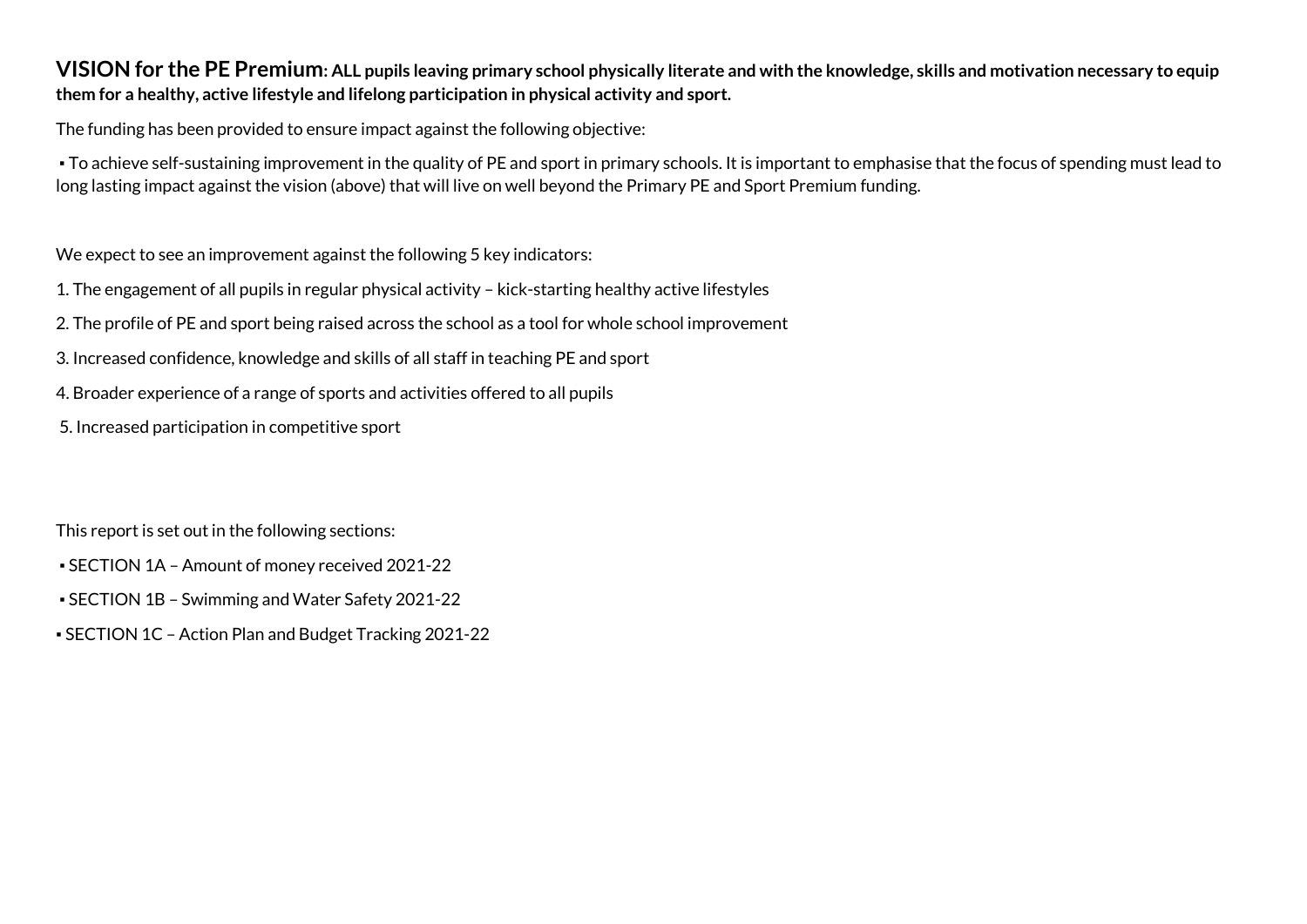Name of school: Kingsbury Green Primary School

Academic Year: 2021-22

PE premium funding: £21,300 and carry-over from 2020-21 £13,670 TOTAL £34,970

Swimming is an important skill and can encourage a healthy and active lifestyle. At Kingsbury Green Primary School, we provide swimming lessons to year 4 children. The programme of study for PE sets out the expectation that pupils should be taught to:

▪ swim competently, confidently and proficiently over a distance of at least 25 metres

• use a range of strokes effectively [for example, front crawl, backstroke and breaststroke]

▪ perform safe self-rescue in different water-based situations.

Due to the pandemic, children in Year 4 did not attend swimming lessons during 2020. The school is now aiming to catch-up for the current Year 5 children who missed out on lessons to attend swimming lessons as well as the current Year 4.

| Meeting national curriculum requirements for swimming and water safety.                                                                                                                                                                                                                            |                 |
|----------------------------------------------------------------------------------------------------------------------------------------------------------------------------------------------------------------------------------------------------------------------------------------------------|-----------------|
| N.B Complete this section to your best ability. For example you might have practised safe self-rescue<br>techniques on dry land.                                                                                                                                                                   |                 |
| What percentage of your current Year 6 cohort swim competently, confidently and proficiently over a distance<br>of at least 25 metres?<br>N.B. Even though your pupils may swim in another year please report on their attainment on leaving primary<br>school at the end of the summer term 2021. | % TBC           |
| What percentage of your current Year 6 cohort use a range of strokes effectively [for example, front crawl,<br>backstroke and breaststroke?                                                                                                                                                        | %<br><b>TBC</b> |
| What percentage of your current Year 6 cohort perform safe self-rescue in different water-based situations?                                                                                                                                                                                        | %<br><b>TBC</b> |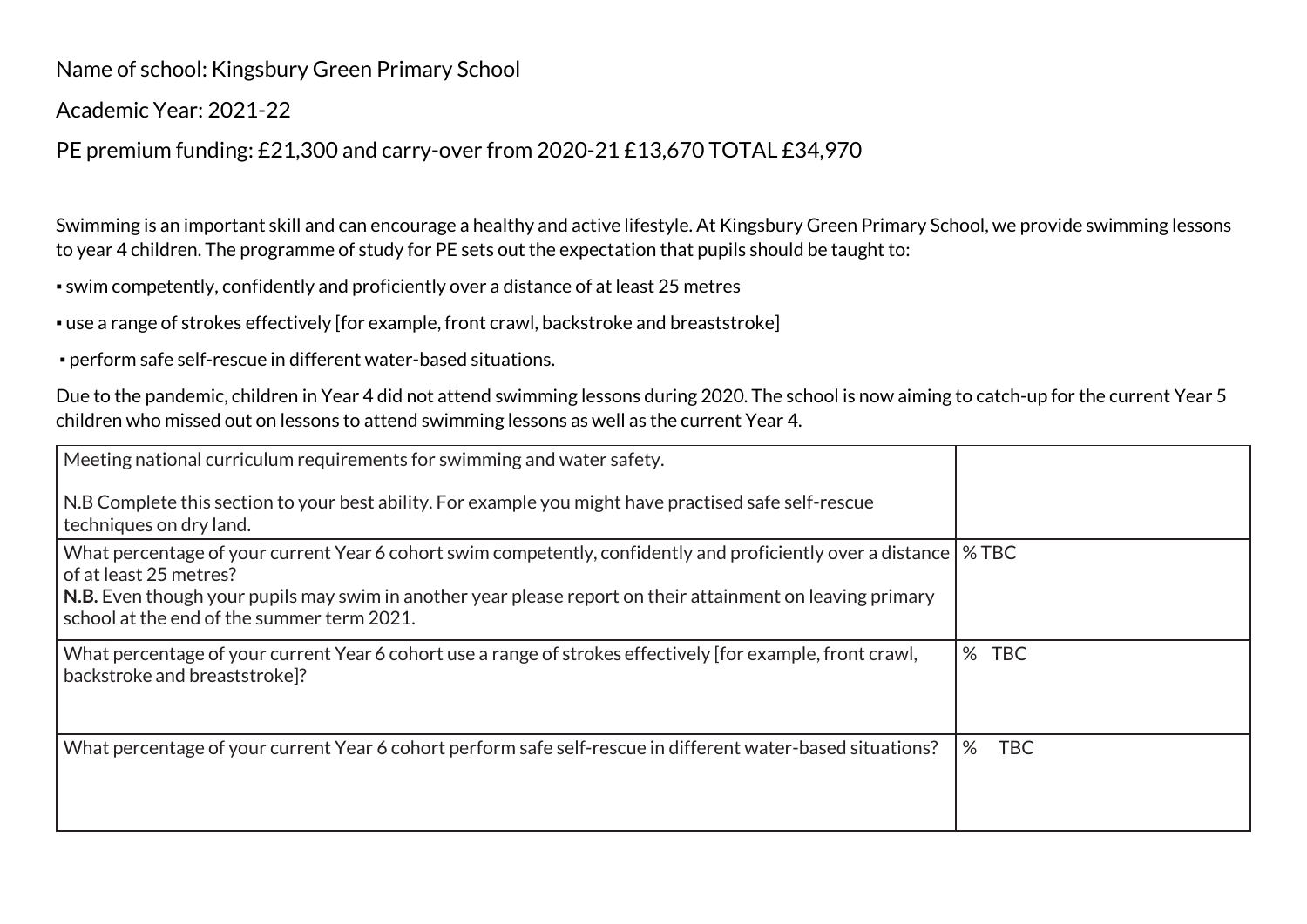| Schools can choose to use the Primary PE and sport premium to provide additional provision for swimming but Yes/No<br>$\vert$ this must be for activity over and above the national curriculum requirements. Have you used it in this way? |  |
|--------------------------------------------------------------------------------------------------------------------------------------------------------------------------------------------------------------------------------------------|--|
|                                                                                                                                                                                                                                            |  |

| Academic Year: 2021/22                                                                                                                                                                                                    | Total fund allocated: £33,070                                                                                                                                                                                  |                  | Date Updated: November 2021                         |                                         |
|---------------------------------------------------------------------------------------------------------------------------------------------------------------------------------------------------------------------------|----------------------------------------------------------------------------------------------------------------------------------------------------------------------------------------------------------------|------------------|-----------------------------------------------------|-----------------------------------------|
| Key indicator 1: The engagement of all pupils in regular physical activity - Chief Medical Officers guidelines<br>recommend that primary school pupils undertake at least 30 minutes of physical activity a day in school |                                                                                                                                                                                                                |                  |                                                     | Percentage of total<br>allocation:      |
|                                                                                                                                                                                                                           |                                                                                                                                                                                                                |                  |                                                     | %                                       |
| Intent                                                                                                                                                                                                                    | <b>Implementation</b>                                                                                                                                                                                          |                  | $ $ Impact                                          | 79.6                                    |
| Additional swimming lessons for children Current Y5 receive at least one term of<br>who did not receive swimming lessons due swimming lessons. Cost of twice weekly<br>to the pandemic                                    | lessons for Y4 and Y5 classes<br>Cost of Vale Farm lessons<br>Cost of transport                                                                                                                                | £6080<br>£12,240 | School ensures children receive<br>swimming lessons |                                         |
| To increase activities during break and<br>llunch time.                                                                                                                                                                   | Sports Leaders supporting LA's and TA's $E$ 9500<br>to offer a broad education at lunch and<br>break time.<br>Sports Leaders supporting adults to<br>engage children to be active throughout<br>the school day |                  | CPD to TA's and LA's by the PE<br>Leader            |                                         |
| Key indicator 2: The profile of Physical Education, School Sport and Physical Activity (PESSPA) being raised across<br>the school as a tool for whole school improvement.                                                 |                                                                                                                                                                                                                |                  |                                                     | Percentage of total<br>allocation:<br>% |
| <b>Intent</b>                                                                                                                                                                                                             | <b>Implementation</b>                                                                                                                                                                                          |                  | $\sf{Im}$ pact                                      | 9.00                                    |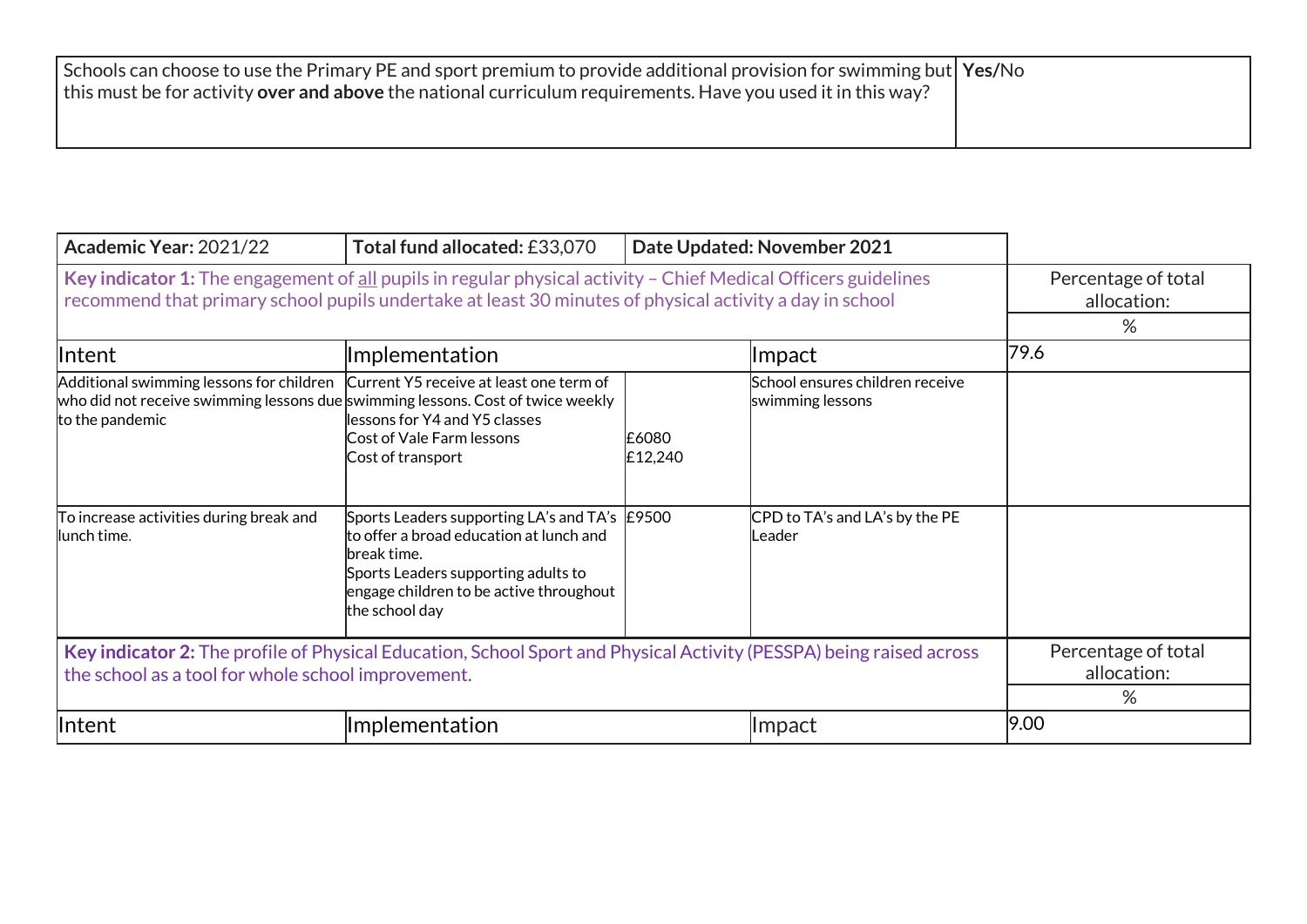| Ensuring all children have access to after<br>school enrichment activities | Subsidy for PPG children to access one<br>free Enrichment Club per term | £3150 | <b>PPG</b> children have access to<br>extracurricular activities and can<br>experience different sports. |  |
|----------------------------------------------------------------------------|-------------------------------------------------------------------------|-------|----------------------------------------------------------------------------------------------------------|--|
|                                                                            |                                                                         |       |                                                                                                          |  |

| Key indicator 3: Increased confidence, knowledge and skills of all staff in teaching PE and sport |                                                                                                                                                                                                                                                                                    |                        |                                                                                                                                                                                                                                                                           | Percentage of total allocation: |
|---------------------------------------------------------------------------------------------------|------------------------------------------------------------------------------------------------------------------------------------------------------------------------------------------------------------------------------------------------------------------------------------|------------------------|---------------------------------------------------------------------------------------------------------------------------------------------------------------------------------------------------------------------------------------------------------------------------|---------------------------------|
|                                                                                                   |                                                                                                                                                                                                                                                                                    |                        |                                                                                                                                                                                                                                                                           | %                               |
| Intent                                                                                            | <b>Implementation</b>                                                                                                                                                                                                                                                              |                        | <b>Impact</b>                                                                                                                                                                                                                                                             | Sustainability                  |
| Provision on high quality PE and sport<br>across the school.                                      | PE leader on maternity leave.<br>Appointment of Non-Stop Action<br>teachers to provide high quality<br><b>provision</b><br>All teachers to gain knowledge and<br>skills they need to teach PE and Sport<br>effectively. Promoting Physical<br>Literacy focus on fun and enjoyment. | budget                 | From Main School  PE Leader to co-teach ECTs-<br>lobservation                                                                                                                                                                                                             |                                 |
| Key indicator 4: Broader experience of a range of sports and activities offered to all pupils     |                                                                                                                                                                                                                                                                                    |                        |                                                                                                                                                                                                                                                                           | Percentage of total allocation: |
|                                                                                                   |                                                                                                                                                                                                                                                                                    |                        |                                                                                                                                                                                                                                                                           | %                               |
| Intent                                                                                            | Implementation                                                                                                                                                                                                                                                                     |                        | <b>Impact</b>                                                                                                                                                                                                                                                             | 11.4                            |
| Partnership<br>Increased attendance of residential trip                                           | Access to different activities in the<br>llocal area.<br>Children to gain access to local<br>opportunities.<br>Subsidised Residential Visit for PPG<br>children<br>Cost of Coach to Residential visit                                                                              | £2000<br>£1100<br>£900 | PPG children have enriched<br>experience of a residential trip when<br>cost may previously result in non-<br>lattendance<br>Subsidy for travel results in<br>affordability for residential trip for all<br>families resulting in increased<br>participation for children. |                                 |